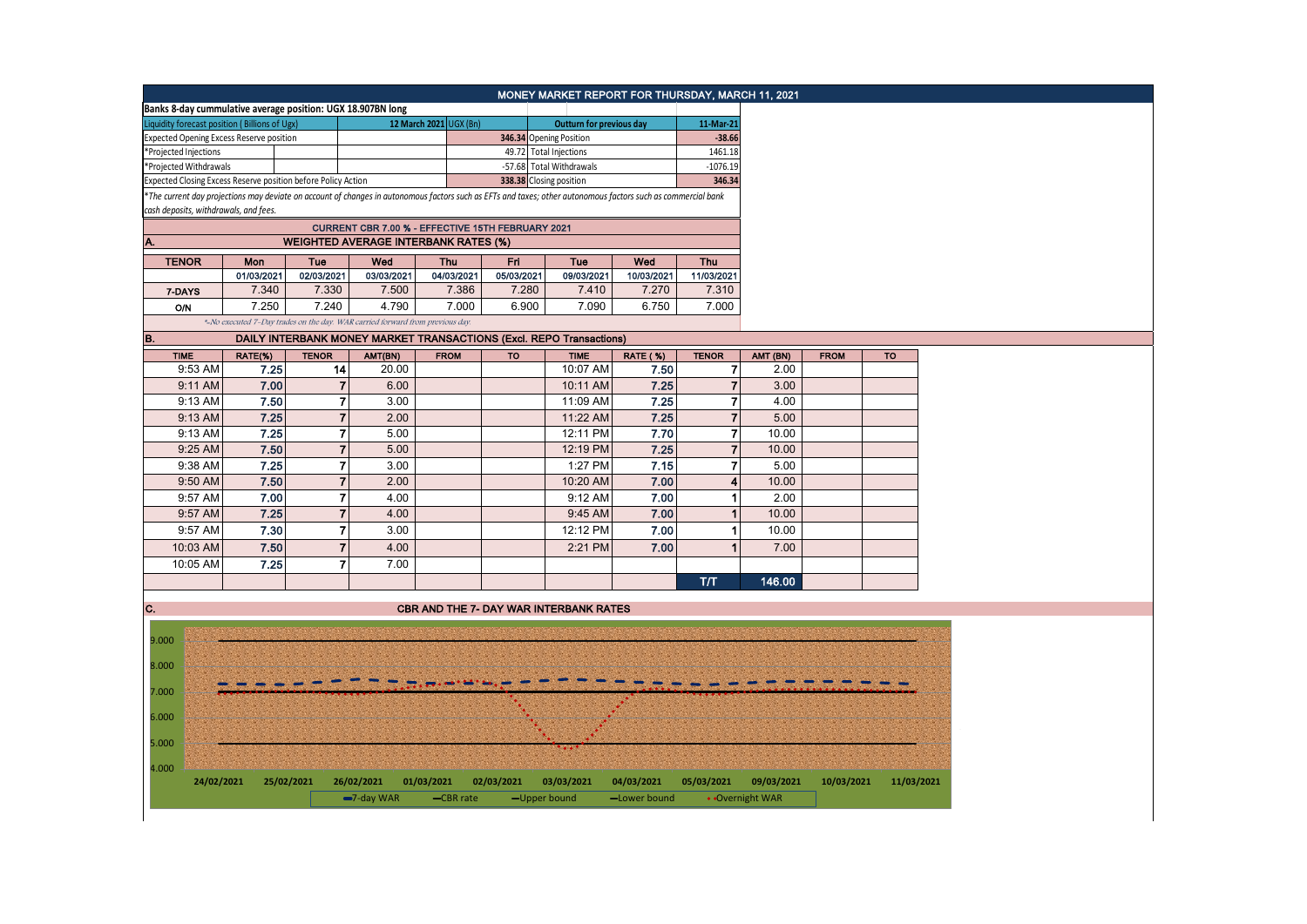| D.                                           | MONETARY POLICY OPERATIONS MATURITIES PROFILE: (11 MAR 2021 - 22 APR 2021)            |             |                                          |                 |                            |                           |                                                |            |              |                |  |  |
|----------------------------------------------|---------------------------------------------------------------------------------------|-------------|------------------------------------------|-----------------|----------------------------|---------------------------|------------------------------------------------|------------|--------------|----------------|--|--|
| <b>DATE</b>                                  | <b>THUR</b>                                                                           | <b>THUR</b> | <b>THUR</b>                              | <b>THUR</b>     | <b>THUR</b>                | <b>TOTAL</b>              |                                                |            |              |                |  |  |
|                                              | 18-Mar-21                                                                             | 25-Mar-21   | 01-Apr-21                                | 15-Apr-21       | 22-Apr-21                  |                           |                                                |            |              |                |  |  |
| <b>REPO</b>                                  | 886.19<br>$\overline{\phantom{m}}$                                                    |             |                                          |                 | 886.19                     |                           |                                                |            |              |                |  |  |
| <b>REV REPO</b>                              |                                                                                       |             | $\overline{\phantom{a}}$                 |                 |                            |                           |                                                |            |              |                |  |  |
| <b>DEPO AUCT</b>                             | 137.25                                                                                | 114.40      | 32.22                                    | 62.10           | 109.60                     | 455.57                    |                                                |            |              |                |  |  |
| <b>TOTALS</b><br>114.40<br>1.023.44<br>32.22 |                                                                                       |             |                                          | 62.10           | 109.60                     | 1,341.76                  |                                                |            |              |                |  |  |
|                                              | Total O/S Deposit Auction balances held by BOU up to 29 APRIL 2021: UGX 515 BN        |             |                                          |                 |                            |                           |                                                |            |              |                |  |  |
|                                              | Total O/S Repo, Reverse Repo & Deposit Auction balances held by BOU: UGX 1,400 BN     |             |                                          |                 |                            |                           |                                                |            |              |                |  |  |
|                                              | (Ei) STOCK OF TREASURY SECURITIES                                                     |             | <b>MONETARY POLICY MARKET OPERATIONS</b> |                 |                            |                           |                                                |            |              |                |  |  |
|                                              | LAST TBIILS ISSUE DATE: 11-MAR-2021                                                   |             |                                          |                 |                            |                           | (VERTICAL REPOS, REV-REPOS & DEPOSIT AUCTIONS) |            |              |                |  |  |
|                                              | On-the-run O/S T-BILL STOCKs (Bns-UGX)                                                |             | 6,010.41                                 | 12/03/2021      | OMO                        | <b>ISSUE DATE</b>         | <b>AMOUNT</b>                                  | <b>WAR</b> | <b>RANGE</b> | <b>TENOR</b>   |  |  |
|                                              | On-the-run O/S T-BONDSTOCKs(Bns-UGX)                                                  |             | 18,153.34                                | 12/03/2021 DAUT |                            | $28$ -Jan                 | 54.47                                          | 7.593      |              | 56             |  |  |
|                                              | TOTAL TBILL & TBOND STOCK- UGX                                                        |             | 24,163.75                                |                 | <b>REPO</b>                | 01-Feb<br>03-Feb          | 389.00                                         | 7.000      |              |                |  |  |
| O/S=Outstanding                              |                                                                                       |             |                                          |                 | <b>REPO</b>                |                           | 208.00                                         | 7.000      |              |                |  |  |
| <b>MATURITY</b>                              | <b>TOTAL STOCK YTM (%)</b>                                                            |             | <b>CHANGE IN</b>                         |                 | <b>REPO</b>                | 04-Feb                    | 763.00                                         | 7.000      |              |                |  |  |
|                                              | (BN UGX)                                                                              | AT CUT OFF* | YTM (+/-)                                |                 | <b>DAUT</b>                |                           | $04$ -Feb<br>8.95                              | 7.325      |              | 28             |  |  |
| 91                                           | 83.26                                                                                 | 6.990       | $-0.358$                                 |                 | <b>REPO</b>                |                           | 679.50                                         | 7.000      |              |                |  |  |
| 182                                          | 436.02                                                                                | 10.300      | $-0.200$                                 |                 | <b>REPO</b>                |                           | 313.50                                         | 7.000      |              |                |  |  |
| 364                                          | 5,491.14                                                                              | 11.847      | $-0.293$                                 |                 | <b>REPO</b>                | 18-Feb                    | 601.00                                         | 7.000      |              |                |  |  |
| 2YR                                          |                                                                                       | 13.550      | $-1.700$                                 |                 | <b>DAUT</b>                | 18-Feb                    | 34.95                                          | 7.324      |              | 28             |  |  |
| 3YR                                          | $\sim$                                                                                | 15.750      | 0.250                                    |                 | <b>DAUT</b>                | 18-Feb                    | 61.39                                          | 7.589      |              | 56             |  |  |
| 5YR                                          | 1,871.05                                                                              | 16.500      | 1.600                                    |                 | <b>REPO</b>                | 23-Feb                    | 136.50                                         | 7.000      |              |                |  |  |
| <b>10YR</b>                                  | 8,332.54                                                                              | 16.000      | $-0.150$                                 |                 | <b>REPO</b>                | 25-Feb                    | 354.50                                         | 7.000      |              |                |  |  |
| 15YR                                         | 6,932.04                                                                              | 16.100      | $-0.400$                                 |                 | <b>DAUT</b>                | 25-Feb                    | 58.97                                          | 7.303      |              | 28             |  |  |
| <b>20YR</b>                                  | 1,017.70                                                                              | 16.990      | $-0.510$                                 |                 | <b>DAUT</b>                | 25-Feb                    | 108.34                                         | 7.576      |              | 56             |  |  |
|                                              | Cut OFF is the lowest price/ highest yield that satisfies the auction awarded amount. |             |                                          |                 | <b>REPO</b>                | 26-Feb                    | 316.00                                         | 7.000      |              |                |  |  |
|                                              |                                                                                       |             |                                          |                 | <b>REPO</b>                | 02-Mar                    | 252.00                                         | 7.000      |              | $\overline{2}$ |  |  |
|                                              |                                                                                       |             |                                          |                 | <b>DAUT</b>                | 04-Mar                    | 32.04                                          | 7.305      |              | 28             |  |  |
|                                              |                                                                                       |             |                                          |                 | <b>DAUT</b>                | 04-Mar                    | 58.42                                          | 7.585      |              | 56             |  |  |
|                                              |                                                                                       |             |                                          |                 | <b>REPO</b>                | 04-Mar                    | 1,012.00                                       | 7.000      |              |                |  |  |
|                                              |                                                                                       |             |                                          |                 | <b>REPO</b><br><b>REPO</b> | 05-Mar<br>11-Mar          | 128.00                                         | 7.000      |              | 6              |  |  |
|                                              |                                                                                       |             | 885.00                                   | 7.000           |                            |                           |                                                |            |              |                |  |  |
|                                              |                                                                                       |             |                                          |                 |                            | WAR-Weighted Average Rate |                                                |            |              |                |  |  |